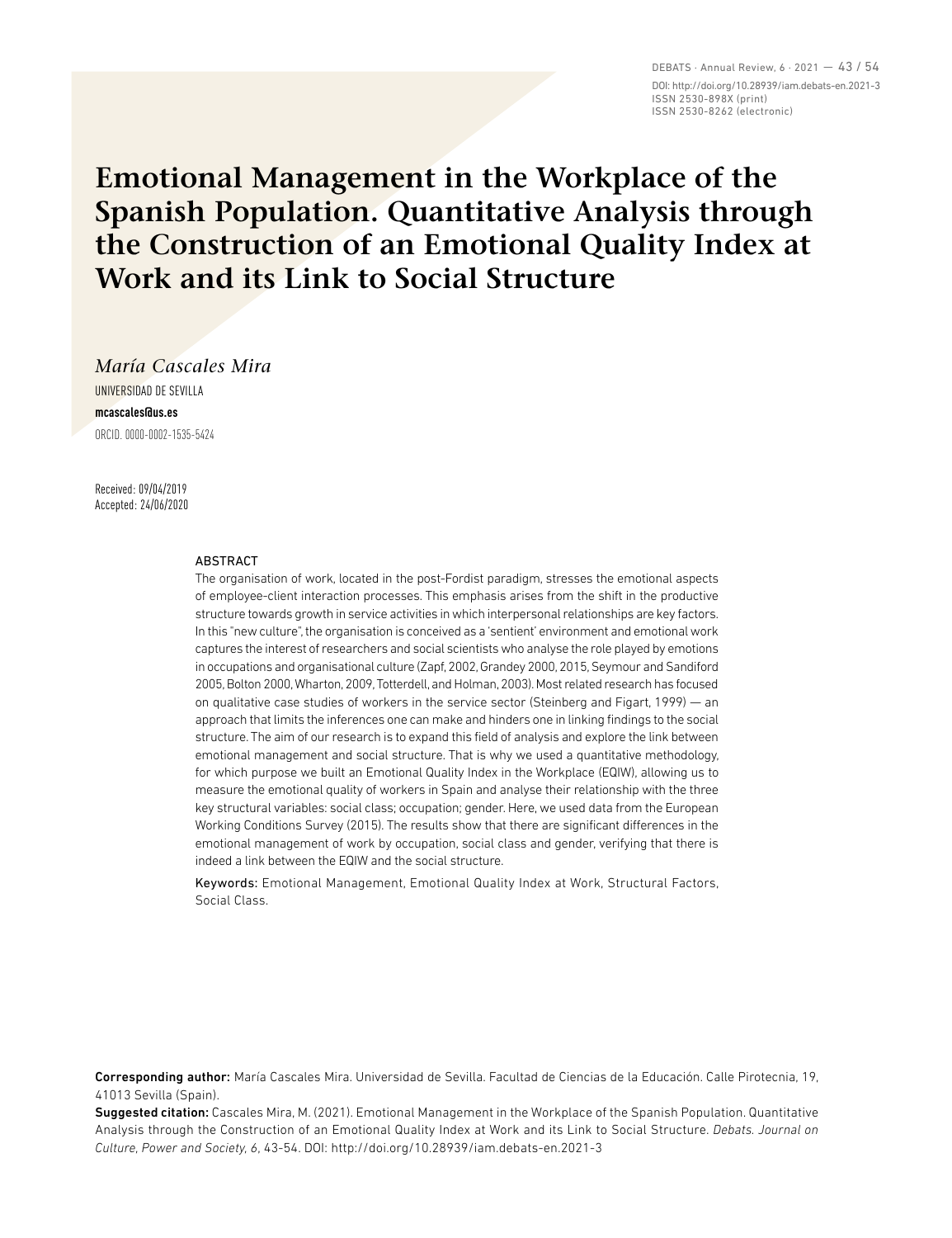## INTRODUCTION. EMOTIONAL WORK IN THE NEW SPIRIT OF CAPITALISM

Over the past two decades, emotion has been put on the organisational agenda (Bolton and Boyd 2003), with researchers and social scientists showing growing interest in the subject (Zapf, 2002, Grandey 2000, 2015; Seymour and Sandiford 2005; Bolton 2000; Wharton, 2009; Totterdell, and Holman, 2003). The reason for this lies in the major shift towards service industries found in advanced societies and the rise in jobs where interpersonal relationships play a key role in the way organisations work. The shift from manufacturing to service industries has driven new dynamics in labour relations, with emotions at the core of corporate culture. This culture rests on a "new spirit of Capitalism", which introduces creative and emotional dimensions as key factors for managing organisations, and has become enshrined in the new managerial ideology since the 1990s (Boltanski and Chiapello, 2002). The emergence of this new spirit is related to the paradigm shift in labour relations. This shift was from the Fordist model (which saw corporations as heartless, rational settings where workers followed scientifically-set routines) to the post-Fordist model. In the latter, the creative, emotional part of work is vindicated, contrasting with the rigidities of the mass-production model of yore. Now, it is argued that "Organisations have feelings" (Albrow, 1994) and have become flexible settings where interaction with others is a key competitive factor. As Bolton points out: "In direct contrast to the orthodox view of rational bureaucracy, we are now presented with emotional organisations and it is increasingly accepted that emotion constitutes a major element of the 'new' organisation of the 1990s" (Bolton, 2000: 158). Although the emergence of emotion in corporations does not spell the end of reason, emotion and rationality have become intertwined. There are two reasons for this. The first is that "corporate culture" requires workers to become more emotionally involved with clients. The second is that "financial logic" increasingly permeates the "new" management team (Bolton, 2000: 159). Here, Hochschild (1983) argued that a distinctive feature of contemporary societies is executives' growing interest in incorporating emotions as a way to drive performance and to manage companies (D´Oliveira, 2018: 114).

Coinciding with the emergence of this "new spirit of Capitalism", social scientists began to analyse the role emotions play at work and in organisational culture, the emotional content of many kinds of job, and the social and personal consequences of emotional management at work (Clay-Warner and Robinson, 2008; Hochschild, 1979, 1983; Wharton, 2009; Grandey, 2000; Sennett and Cobb 1972; Gorroño 2008). Research on emotional management in corporations often takes the form of qualitative case studies on workers in the service sector (Steinberg and Figart, 1999). This kind of research has several limitations. Sampling is one of these given that the number of workers surveyed tends to be fairly small and unrepresentative, with studies often focusing on a small subset of workplaces or even just one (Wharton, 2009). This makes it well-nigh impossible to make inferences and to link findings with the broader social structure. Our research has two goals with a view to remedying these shortcomings. The first goal is to measure the quality of emotional work among Spanish workers by employing a quantitative methodology. To this end, we construct an 'Emotional Quality Index at Work' (EQIW). The methodology lets us measure the diverse aspects implied by the complex, multidimensional concept of 'emotional work'. We used data from the Eurofound European Working Conditions Survey 2015 to operationalise the index given that it: (a) incorporates a set of key indicators bearing on emotional management at work; (b) has a wide sample base, enabling us to link emotional work with the social structure. The second goal is to analyse the link between emotional quality of work and social structure, through three variables. There is a pattern of affective experiences based on social structures (Hochschild, 1975), since members of the various segments of society experience and manage emotions based on the place they occupy in the social pecking order (Shott, 1979).

The paper's scheme is as follows: the first part reviews the literature on emotional work. The second part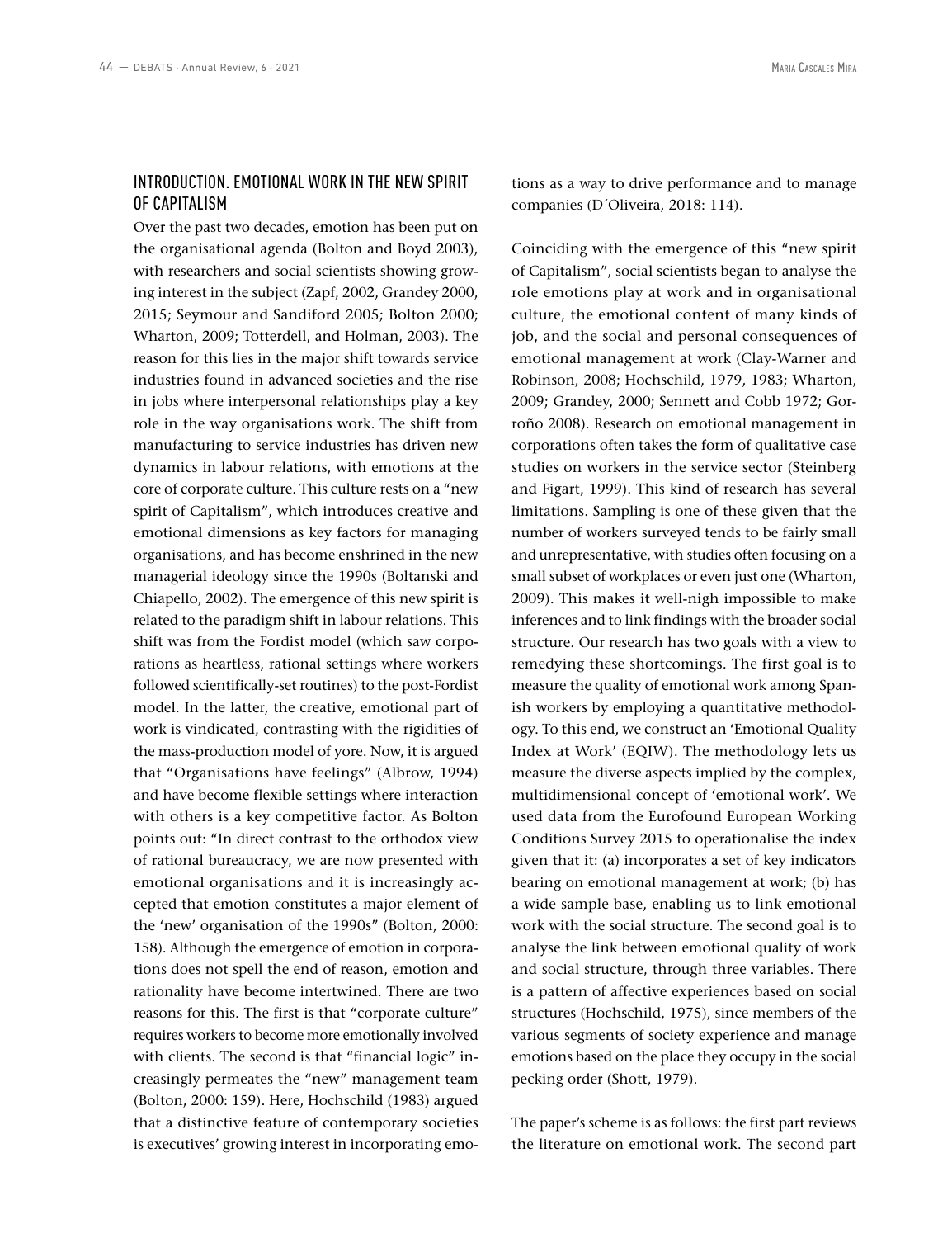describes the EQIW model and its structural variables. The third part sets out the operationalisation of the model is explained. The fourth part describes the analyses and findings, and gives the main conclusions.

# EMOTIONAL WORK AS PART OF ORGANISATIONAL **DYNAMICS**

The post-Fordist paradigm of work organisation stresses the emotional aspects of employee-client, employee-boss, and employee-employee interactions for control purposes. This control not only covers quantitative aspects of staff performance but also workers' ability to incorporate emotional management in their jobs (Hochschild, 1983). Companies are increasingly seeking to manage workers' emotions (repressing, hiding, or eliciting specific ones, as the case may be) in order to secure competitive advantages (Bolton and Boyd 2003) in a setting where "The Customer is King" (Alonso and Fernandez, 2013: 55).

 'Emotional labour' was a term coined in the 1980s by Arlie Hochschild, who explicitly introduced the concept in his book *The Managed Heart: Commercialization of Human Feeling* (1983). In this seminal work, Hochschild studied the labour dynamics in the burgeoning Tertiary Sector. The book added the concept to existing physical and cognitive factors to take account of the new demands made by the service sector (D´Oliveira, 2018). Following in Hochschild's footsteps, many studies have been carried out that use the concept of emotional labour to analyse: (a) how organisations seek to manage employee's emotions as part of the work process (Ashforth and Humphrey, 1993; Morris and Feldman, 1996; Bolton and Boyd, 2003; Bolton, 2000; Grandey, 2000; Zapf, 2002; Wharton, 2009), and (b) the impact of emotional factors in the workplace (Bericat, 2001; Gorroño, 2008; Bolton, 2006; Calderón, 2008; Steinberg and Figart, 1999).

What is meant by emotional labour? Based on Hochschild's definition, it consists of the management of worker's feelings to create the appearance of accord with the organisational rules, and to generate a desired response in others. "I use the term emotional work to refer to the management of feeling to create a publicly observable facial and body presentation; emotional work is sold for a salary and therefore has exchange value" (Hochschild, 1983: 7). Emotional work involves social interaction within the framework of rules that dictate how to act emotionally. As D´Oliveira points out "when *emotional work* is done, individuals elaborate their emotions according to certain *rules of feeling* in a specific field of interaction" (D´Oliveira, 2018: 112). The worker's presentation of an adequate emotional image responds to the organisation's visualisation rules (Hochschild, 1983; Grandey, 2000; Wharton 2009; Morris and Feldman, 1996; Ashforth and Humphrey, 1993), which may be explicitly established or known through observation of co-workers (Grandey, 2000). The rules are designed to make the worker feel an emotion that is not initially present (*evocation*) while suppressing an existing one (*suppression*), or modelling an emotion (Hochschild, 1979). The rules of emotional action have received several names: *display rules* (Ekman, 1973) (when it comes to which emotions should be expressed publicly but not necessarily felt); *feeling rules* (Hochschild 1979, 1983) (when the rules specify the range, intensity, duration and object of the emotion to be 'felt'). From a dramaturgical standpoint Hochschild (1983) established two main ways in which actors handle emotions: (i) through *surface acting*, where emotional expressions are regulated; (ii) through *deep acting*, where feelings are consciously modified to express the desired emotion. According to the author, service sector workers need to do more emotional work in their daily jobs with a view to evoking responses in others that boost corporate profits**1**. Wages are increasingly tied to workers' ability to perform in these ways.

<sup>1</sup> 'Pecuniary' emotions follow commercially-inspired rules, although Bolton distinguishes three more kinds of emotions that are not inspired by mercenary considerations, namely: 'professional pride', presentational skills, and philanthropic feelings, all of which follow the rules found in social emotions (see Bolton 2000, 2005, 2009)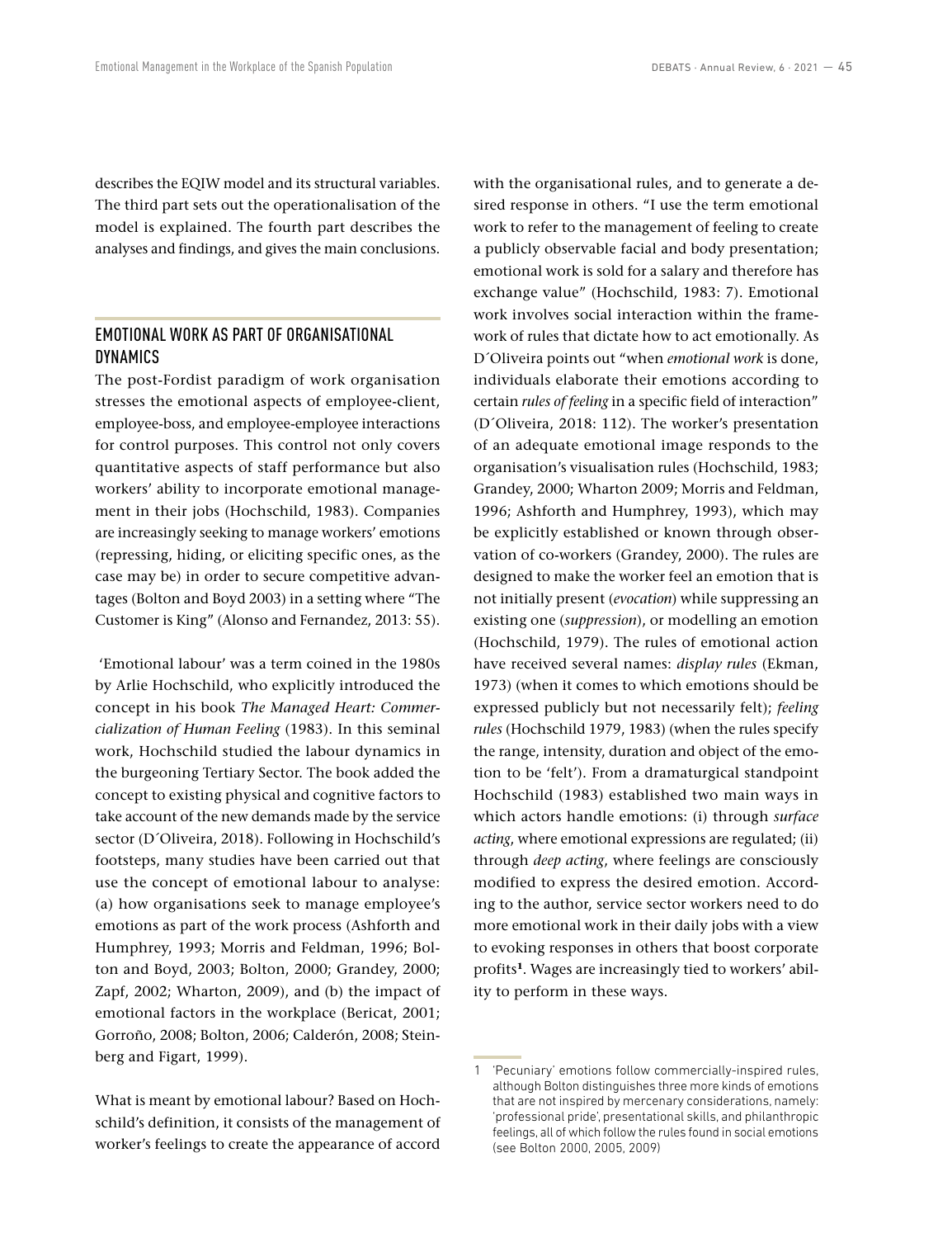Managing emotions for a salary is termed emotional labour (Hochschild, 1983) since it occurs in a commercial context and has exchange value in the market.**<sup>2</sup>** In this context, emotional management is carried out as part of the work activity, it is exchanged for a salary and its purpose is to generate a profit or capital gain for the organisation. Thus it becomes part of the public sphere in the supply of services in which emotional performance adds 'exchange value' and enshrines a business approach (Hochschild, 1983). Thus, the commercialisation of feelings becomes a vital part of the Capitalist labour process in service societies (Hochschild, 1979, 1983), framing the economic changes that took place at the end of the 20<sup>th</sup> Century. The result of this paradigm shift is a ruthless commercialisation of emotional life (Hochschild, 2008). According to D´Oliveira, "Hochschild's analysis affects precisely some of these transformations in contemporary Western societies. Among them are the emergence of a "new" or more developed Capitalism; the growth of the services sector […] changes in work dynamics; the growing participation of women in public life, and so forth" (D´Oliveira, 2018: 113).

These transformations in the work organisation model since the end of the 20th Century have shaped a "new spirit of Capitalism" in which the emotional dimension has become the key to grasping corporate culture in the service sector. Within this framework, Hochschild's research has performed an invaluable role in placing emotional management in a broader context by linking "the work of emotions, the rules of feelings and the social structure" (Hochschild, 1979: 276). In this connection, our research analyses the link between emotional work and social structure. The following sections describe the emotional work construct and its operationalisation through the Emotional Quality Index at Work (EQIW), and

2 The concept of 'exchange value' is a key component in emotional work and its roots lie in Marxist theory. Hochschild uses the Marxist distinction between 'use value' and 'exchange value' to refer to emotional work as a good that is exchanged for a wage (D´Oliveira, 2018)

set out the key structural variables. We then go on to analyse the link between the index and social structure through its relationship to occupation, social class and gender.

# MODEL COMPOSITION. INDEX OF EMOTIONAL QUALITY AT WORK, AND STRUCTURAL VARIABLES.

In setting up the empirical model to measure emotional work we have taken into account the following aspects. First of all, the concept of emotional work adopted in this paper focuses on the observable behaviours of emotion management based on visualisation rules (Wharton, 2009), not on workers' deeply internalised actions. Following Ashforth and Humphrey (1993), we prefer to use the concept of *display rules* rather than *feeling rules*, since what interests us is the external expression of emotions required of workers by the organisation. Second, we focus on the emotional aspects of employeeclient interaction as a key dimension in the context of services, leaving aside employee-employee and supervisor-employee interactions. Following Zapf (2002) we use 'client' to refer to anyone who interacts with an employee, for example, patients, students, customers, passengers, guests and so forth. Along these lines, we treat emotional work with reference to the quality of interactions between employees and clients (Zapf, 2002).

How has emotional work been measured? Few studies have operationalised emotional work with a single measure since it is a complex concept encompassing several dimensions. That is why a multi-dimensional approach is a better yardstick as it lets one specify the various features of emotional work (Wharton 2009). Research treating the subject as a multi-dimensional concept has measured it through various indicators such as: the frequency and duration of interactions; the variety of emotions required; the discrepancy between expressed and felt emotion; compliance with visualisation rules; interactive work measures (Morris and Feldman, 1996; Hochschild, 1983; Wharton 1993, 2009; Rafaeli and Sutton, 1989; Erikson and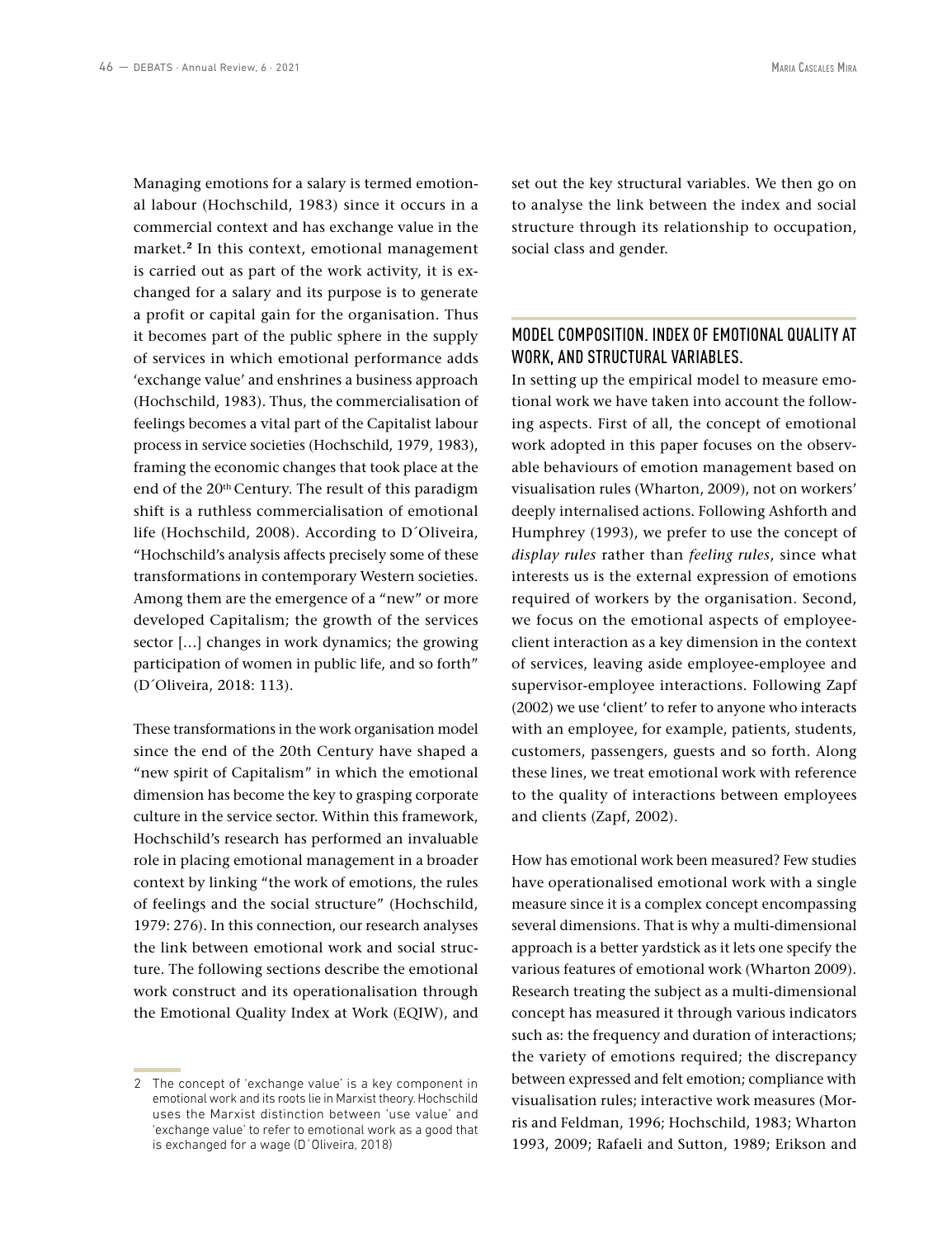Ritter 2001; Steinberg, R. and Figart, D 1999). More recent studies have used a variety of strategies to identify and measure key factors. Although there is no consensus on the best approach, Wharton (2009) has highlighted practical measures containing some common elements, namely: job interaction requirements, workers' efforts in managing emotions, and display rules and compliance therewith. Given the diversity of aspects encompassed by emotional work and the complexities of measuring it, we discarded a uni-dimensional approach in favour of a multidimensional one based on a composite index. "An index or composite indicator is a complex descriptive structure, based on a theoretical framework and a conceptual definition, which forms an empirically operationalisable measurement model capable of quantifying a social aspect or phenomenon" (Bericat and Sánchez, 2015: 3). In accordance with the dimensions proposed by Wharton (2009), we have operationalised the concept through the construction of an Emotional Quality Index based on three parameters: (1) Interaction; (2) Visualisation of Emotions; (3) Workers' Efforts in Managing Emotion.

1. Interaction: There is broad agreement that occupations requiring emotional work are those in which workers must interact with others. Accordingly, researchers have used indicators such as the frequency and type of these interactions as a way of measuring emotional work. The management of emotions seems to be a characteristic of "almost all occupations in which the worker must interact with people" (Wharton, 2009: 158). In our analysis we have used interaction to measure emotional work through the following indicator:

*"Please tell me, using the following scale, the extent to which your main job requires you to work with angry clients, students, patients, etc.?"* The 7-point scale's scheme is:  $1 = All$  the time;  $2 = Most$  of the time;  $3 =$  About three-quarters of the time;  $4 = \text{Half the time}$ ;  $5 = \text{About a quarter of the}$ time;  $6 =$  Almost never;  $7 =$  Never.

2. Visualisation of Emotions: One way to capture the degree to which workers manage emotions at work is by asking them about the visualisation of emotions, either in the form of expression or suppression. In this analysis, the indicator covers the extent to which emotions have to be hidden at work, corresponding to Hochschild's concept (1983) of *suppression.* Here, an unwanted emotion or feeling is deliberately suppressed so that the desired image can be put over to the client. The indicator used to measure this suppression is the following variable:

*"For each of the following statements, select the answer that best describes your work situation: Your job requires you to hide your feelings."* The 5-point scale's scheme is:  $1 =$  Always;  $2 =$  Most of the time;  $3 =$  Sometimes;  $4 =$  Rarely;  $5 =$  Never)

3.Workers' Effort in Managing Emotions: This dimension reflects the extent to which employees have to manage their emotions at work in situations they may find disturbing, and seek to differentiate the management of emotions from the interactive work itself. Based on Hochschild, several researchers have designed measures in which workers engage in superficial or deep action when carrying out their activity (see Grandey 2003). The indicator that we have used to measure the effort in managing emotions is:

*"Please tell me, using the following scale, the extent to which your main job involves being in emotionally disturbing situations."* The 7-point scale's scheme is:  $1 = All$  the time;  $2 = Most$  of the time;  $3 =$  About three-quarters of the time,  $4 =$ Half the time; 5 = About a quarter of the time;  $6 =$  Almost never;  $7 =$  Never).

We have operationalised the concept through an Emotional Quality at Work Index (EQIW) through the foregoing parameters and their corresponding indicators. We shall now go on to describe the structural variables of social class, occupation and gender.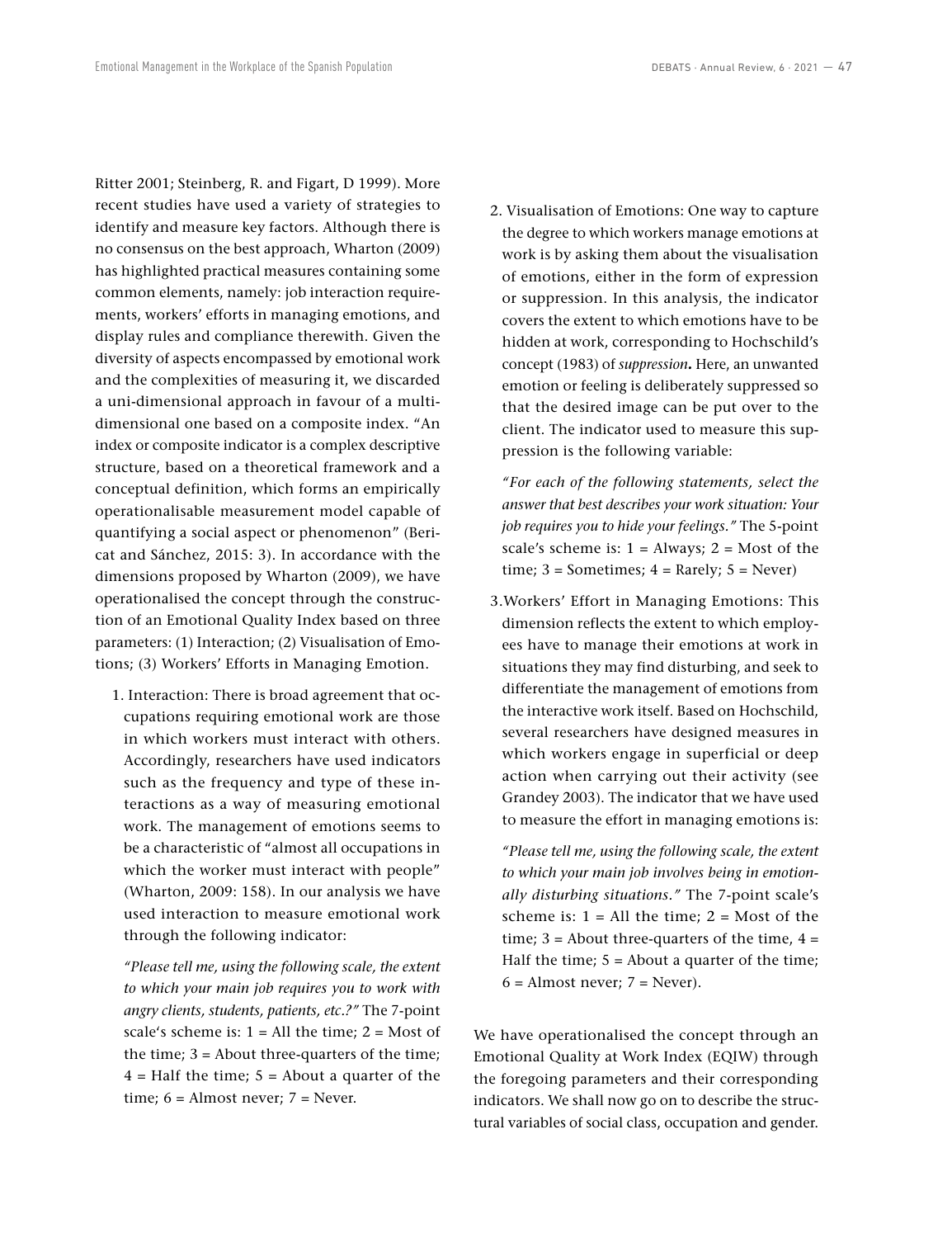# *Structural variables: Social Class (EGP), Occupation (ISCO) and Gender*

According to some authors (Grandey, 2000; Wharton, 2011; D´Oliveira 2018, among others) Emotional Management at Work's vital contribution lies in the link it forges between emotion and social structure (Hochschild 1979, 1983). In emotional work, people actively shape and direct their feelings but the social structure and institutions impose restrictions. In this sense, emotions are not seen in their biological dimension but rather as responses to a societally-configured normative structure (Hochschild, 1979, 1983; Kemper, 1987; Bolton 2008; Shott, 1979; Bericat, 2000). That is why it is so important to analyse the relationship between emotional work and the structural factors shaping emotional quality in the job.

To analyse the relationship between EQIW and social class, we constructed the 'EGP' variable, named after Erikson, Goldthorpe and Portocarero's class typology (1979). This variable is based on a neo-Weberian scheme that distinguishes between two elements: (1) possession or not of the means of production; (2) the nature of the relationship with the employer (Breen, 2005). The typology is expressed in Roman numerals and is as follows. Classes I and II represent the service class *par excellence*, Class I is large owners with employees and Class II is professionals. Class III is non-routine manual workers (Class IIIa is clerks, Class IIIb is assistants, shop and other lower-grade sales services), Class IV is the petty bourgeoisie (comprising: Class IVa is small owners with employees; Class IVb is small owners without employees; Class IVc is small agricultural owners), Class V is technicians and supervisors, Class VI is skilled workers and Class VII is unskilled workers (Class VIIa is industrial workers, Class VIIb is agricultural labourers).

To analyse the relationship between EQIW and occupation, we used the International Standard Classification of Occupations (ISCO-88), which is based on the International Labor Organization's scheme (ILO) for organising job and employment information.**<sup>3</sup>** The survey gathers information on occupations through the ISCO-88 variable. Jobs are classified into the following categories: Armed Forces; Managers; Professionals; Technicians and Associated Professionals; Administrative Support Workers; Sales and Service Workers; Specialised Workers in Agriculture; Forestry and Fishing; Crafts and Related Trades; Plant and Machine Operators; assembly workers and basic occupations. Gender analysis has been a focus of interest in research on emotional labour. Hochschild (1983) highlighted that most service jobs are performed by women, and as such, gender becomes an important aspect in analysing emotional work. The growth of service-related activities (which require greater employee-client interaction and thus more emotional work) has spawned a market niche in which women occupy most of the jobs. This has led to what some authors call the 'feminisation' of the service sector (Hertel, 2017; Wharton, 2009). Wharton and Erickson (1993) also agree that women are more likely to manage emotions both at work and at home and thus tend to be more involved in situations requiring emotional management.

# OPERATIONALISATION OF THE MODEL

This section covers the construction of the EQIW empirical model used for verifying the adequacy through statistical analysis.**<sup>4</sup>** Factorial Analysis (a multivariate statistical technique for analysing interdependence relationships among a set of variables) was employed for this purpose. The idea behind Factorial Analysis is to come up with a small number of factors that can represent the original variables, identifying explanations for the correlations between those variables. It is used to reduce and summarise the data being analysed into a meaningful structure. The most suitable method for factor extraction is

<sup>3</sup> The classification scale is a tool for organising jobs in a set of clearly-defined groups depending on the tasks and functions carried out in each kind of work.

<sup>4</sup> The statistical analysis was carried out through SPSS (Statistical Package for the Social Sciences).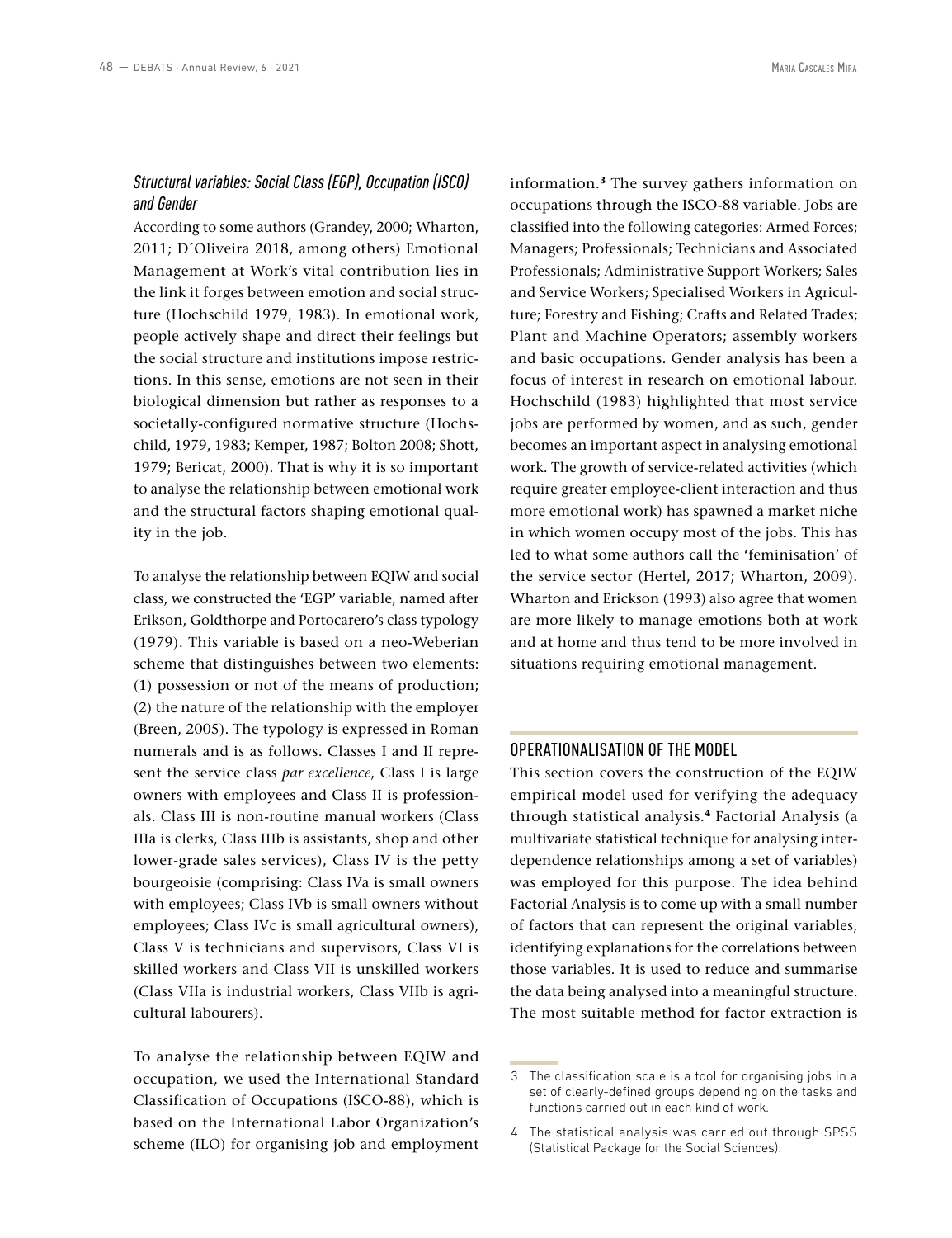Principal Components Analysis (PCA). Employing this, we obtained a factor (which includes all the proposed indicators) that explains 59.6% of the variance, with a KMO**<sup>5</sup>** (Kaiser-Meyer-Olkin Test) figure of 0.62. The factorial scores were high (above 0.60) therefore all the model's indicators represent the factor well.

In the descriptive analysis one needs to ensure the internal reliability of the data. For this purpose we used Cronbach's Alpha, which is a measure of internal consistency — that is, how closely related a set of items are as a group. It estimates the lower bound of the reliability coefficient based on the average of the correlations between the items. The reliability measure using Cronbach's Alpha assumes that the items (measured on a Likert-type scale) measure the same construct and are highly correlated. The alpha score was 0.657**<sup>6</sup>**, which indicates that the indicators are well correlated. Finally, the index was operationalised such that a higher score represented greater emotional management and a lower score, less emotional management.

The following table shows the results of the factor scores. The result of the iterations led to the calculation of a factor making up the Emotional Quality Index at Work. The indicators yielded high scores for the factor (above 0.6), which means that they represent it well. These results show that the index is suitable for measuring emotional labour. Earlier studies showed that work content factors such as control must be taken into account, which has been a good predictor of well-being since it leads to less staff burn-out (Erickson and Wharton 1997: Erikson and Ritter, 2001)

#### **Table 1 Factor scores in the EQIW**

| <b>EWCS variables (2015)</b>                                                               | <b>Component</b> |
|--------------------------------------------------------------------------------------------|------------------|
| Does your main job require you to<br>work with angry clients, students,<br>patients, etc.? | 0.804            |
| Does your main job put you in<br>situations that are emotionally<br>disturbing?            | 0.830            |
| Does your job require you to hide<br>your emotions?                                        | 0.673            |

Source: EWCS (2015).

#### *Indicator frequencies*

Once we had verified the indicators (i.e. that they adequately measure the concept of emotional labour), we drew up a frequency table for 2015 and compared the results for 2010 and 2015 to see whether there had been any change in the demands made by emotional work over the five-year period. Table 2 shows the frequencies of the three indicators used in the index. Looking at the accumulated percentages of "Always" and "Almost always" it will be seen that: 29.4% of workers dealt with angry clients as part of their jobs; 30.4% had to hide their feelings; 18% faced situations that they found emotionally disturbing.

The following table shows the cumulative frequencies in "Always" and "Almost always" categories for the indicators in 2010 and in 2015.**<sup>7</sup>** The data reveals a rise in the emotional demands placed on workers over the 5-year period, with 25% of workers stating in 2010 that they had to hide their feelings at work, a figure that rose to 30.4% in 2015. Regarding working with angry clients, 12.6% of workers always or almost always worked with angry clients in 2010, a figure that rocketed to 29.4% in 2015.

<sup>5</sup> The KMO provides information on the extent to which the simple fits the hypothesis of the Factorial Analysis model.

<sup>6</sup> Huth, De Lorme and Reid (2006) the reliability value in an exploratory study must be equal to or greater than 0.6; in confirmatory studies, it must lie between 0.7 and 0.8.

<sup>7</sup> The 'emotionally disturbing situations' variable could not be included given that this indicator was not used in the 2010 survey.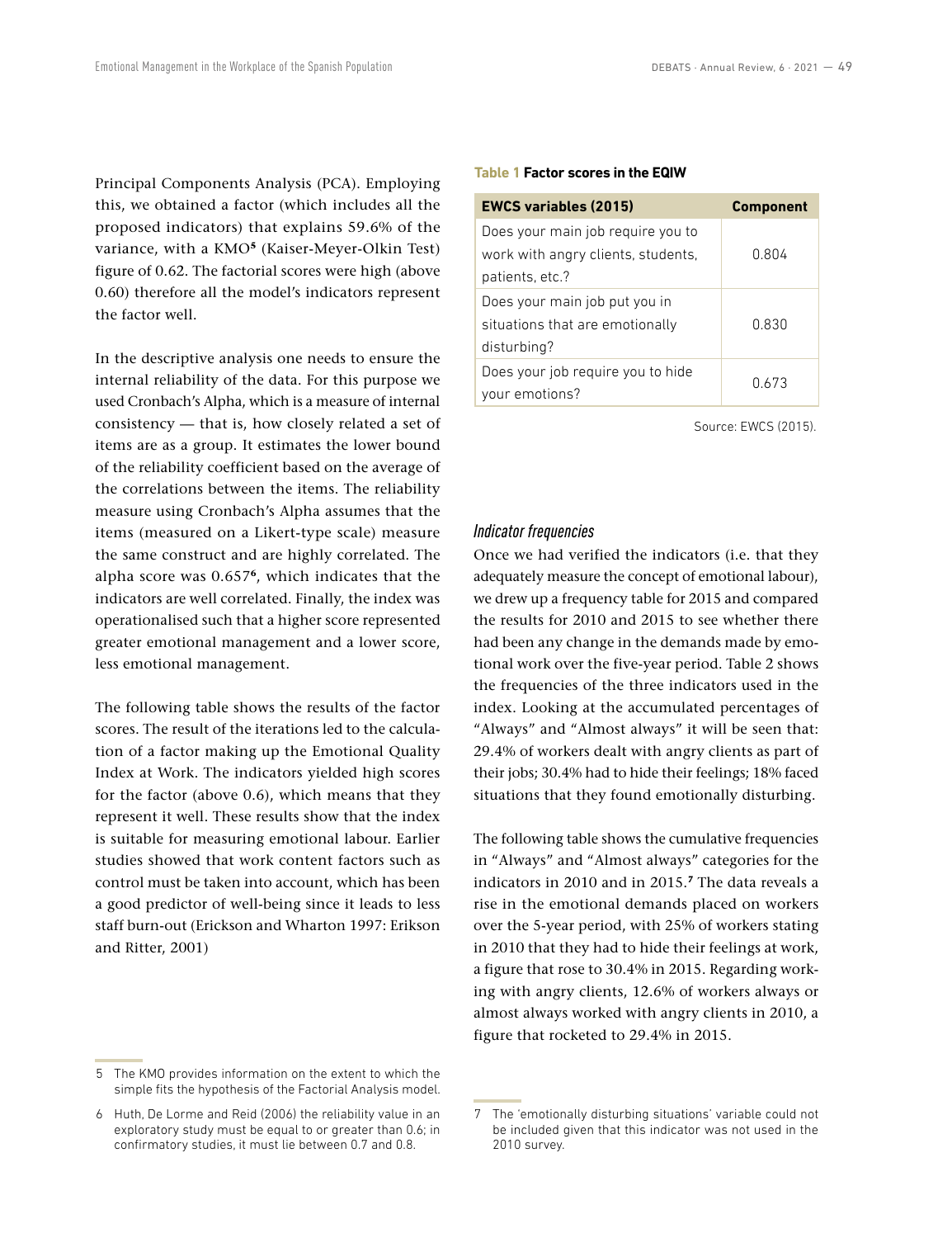Source: EWCS 2015.

|               | <b>Dealing with angry</b><br>clients | <b>Hide emotions</b> | <b>Emotionally disturbing</b><br><b>situations</b> |
|---------------|--------------------------------------|----------------------|----------------------------------------------------|
| Always        | 11.2                                 | 15.8                 | 4.2                                                |
| Almost always | 18.2                                 | 14.6                 | 13.8                                               |
| Sometimes     | 9.2                                  | 21.9                 | 8.1                                                |
| Rarely        | 30.0                                 | 12.9                 | 28.6                                               |
| Never         | 31.3                                 | 34.8                 | 45.3                                               |

#### **Table 2 Frequency of EQIW indicators for 2015 (in percentages)**

In short, there was a rise in emotional labour demands over the five-year period. Workers had to make greater emotional management efforts in their jobs and suppress unwanted emotions/feelings in order to create the image desired by their employers. Three out of ten workers had to deal with angry clients. The data reveal the importance of emotional work and the role of emotional management in labour relations. This relevance is increasingly reflected in surveys on working conditions as they incorporate and measure these new facets. For instance, the 6th European Working Conditions Survey had an item measuring emotional demands as a component of the workload, along with the usual intellectual, physical and psychological demands of the job. The survey data revealed that 21.5% of the workers stated they that they "Always or Almost always" had to cope with emotional demands (the percentage was similar to that covering intellectual demands) and that 15.6% "Often" had to deal with emotional demands (in this case, a percentage higher than that for intellectual demands). These data indicate that the present level of emotional demands

### **Table 3 Cumulative figures for "Always" and "Almost always" in the EQIW indicators for 2010 and 2015 (in percentages)**

|      | <b>Hide feelings</b> | Deal with angry<br>clients |
|------|----------------------|----------------------------|
| 2015 | 30.4                 | 29.4                       |
| 2010 | 25.1                 | 12.6                       |

Source: EWCS 2010 and 2015.

roughly equalled that for intellectual demands (Marrero and Abdul-Jalbar, 2015). This finding stresses the need to take emotional demands into account when gauging job quality.

# *Link between the Emotional Quality Index at Work and social class, occupation and gender.*

Applying the EQIW on a database with a large sample size (3,200 cases for Spain) and with a great variety of occupations, collected through the ISCO international code of occupations gave us some advantages in coming up with a much more representative sample than that found in qualitative studies. In the latter case, such studies use relatively small samples drawn from a single workplace or from a small subset of workplaces (Wharton, 2009) .Using these conditions we measured the link between the EQIW and three structural factors: social class; occupation; gender. Table 4 shows the average index score by social class and gender. The data reveal that the social classes that are most strongly linked to interaction and interpersonal relationships are the ones that score the lowest in the index (i.e. their emotional quality at work is lower). By comparison, the social classes most strongly linked to the industrial and agricultural sector score highest in the index. Entrepreneurs with employees (I), professionals (II), and low-grade routine white-collar workers (IIIb) (corresponding to lower-grade assistants, office workers, stores and other sales services) were the social classes most likely to deal with angry clients, to hide their feelings, to suffer the most stress, and to find themselves emotionally disturbing work situations.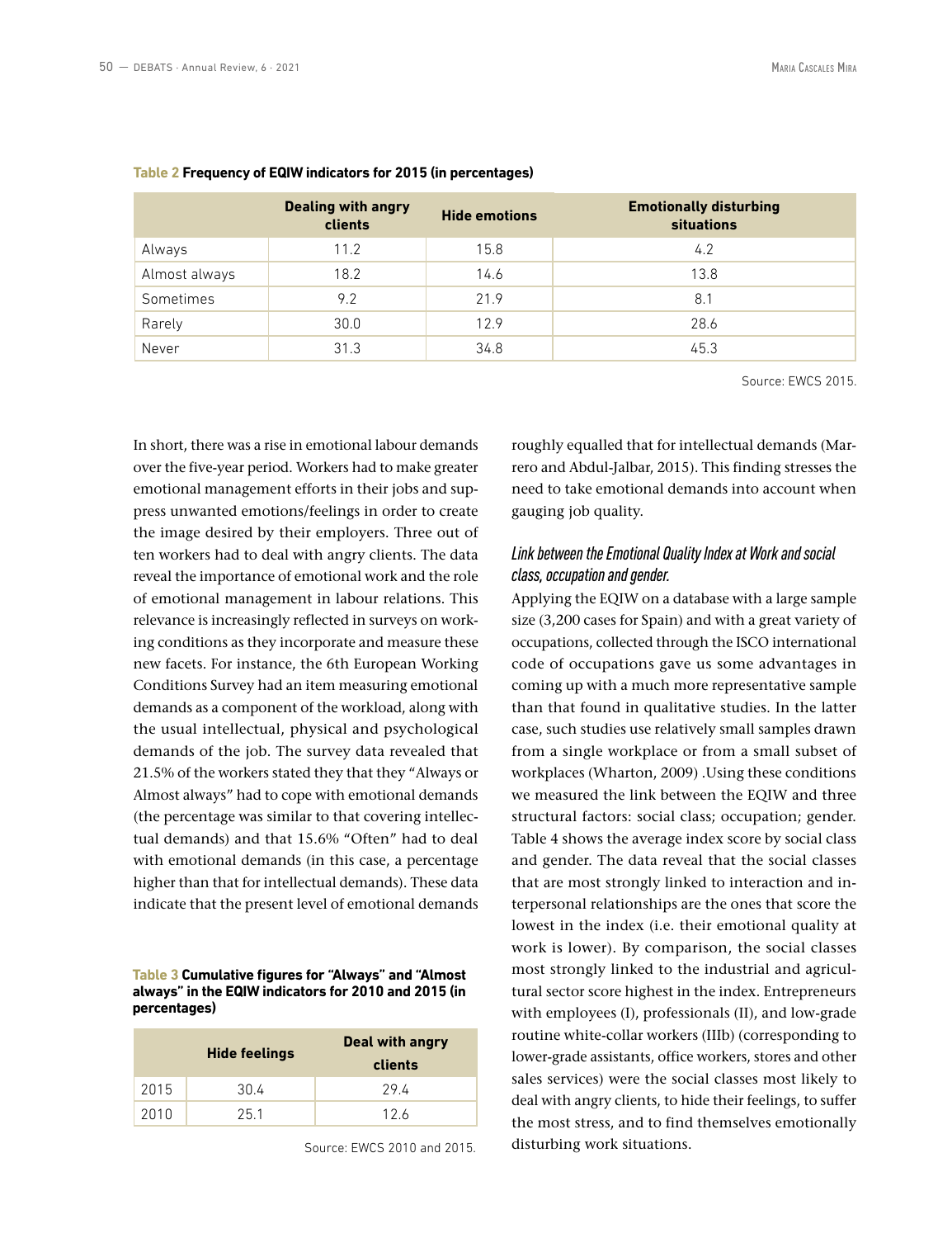Source: EWCS 2015.

| <b>EGP</b>  | <b>EQIW</b>  |
|-------------|--------------|
|             | $-0.3374788$ |
| Ш           | $-0.3070742$ |
| Illa        | $-0.0655459$ |
| Illb        | $-0.2830549$ |
| <b>IVab</b> | $-0.0108619$ |
| IVc.        | 0.6680796    |
| $V+V$       | 0.415297     |
| VIIa        | 0.3059678    |
| VIIb        | 0.5703623    |
|             |              |
| Género      |              |
| Male        | 0.07999      |
| Female      | $-0.08303$   |

#### **Table 4 EQIW by social class (EGP) and gender**

#### **Table 5 EQIW by ISCO-88 occupation**

| <b>ISCO</b>                                                | <b>EQIW</b> |
|------------------------------------------------------------|-------------|
| Managers                                                   | $-0.17789$  |
| Professionals                                              | $-0.32431$  |
| Technicians and associated<br>professionals                | $-0.18442$  |
| Workers and administrative support                         | $-0.15180$  |
| Service and sales workers                                  | -0.24620    |
| Specialised agricultural, forestry, and<br>fishing workers | 0.51259     |
| Craftsmen and related jobs                                 | 0.35069     |
| Plant and machine operators,<br>assembly workers           | 0.31199     |
| Basic occupations                                          | 0.32000     |
| The Armed Forces                                           | 0.08952     |
|                                                            |             |

Source: EWCS 2015.

Given the logic underlying the theoretical framework of the post-industrial model, women take a greater part in the service sector and therefore undertake more emotional labour. In our analysis, the average score of the emotional quality index at work for women was negative (indicating that they have a lower quality of emotional management than men). Earlier studies revealed that women are exposed to greater emotional labour in the post-industrial model (Hochschild, 1979, 1983; Wharton, 2009; Wharton and Erikson, 1993), which has been accompanied by a marked feminisation of service occupations (Esping-Andersen 1993, 1999; Hertel, 2017).

Table 5 shows the mean index score by occupations, with those requiring interaction with others and in the service sector associated with lower job quality when it comes to emotional management at work.

Professionals are those with the worst average score of all occupations (-0.324), followed by service and sales workers (-0.246). These are jobs where workers had to deal with angry clients, patients, students, etc. and that spawn emotionally-disturbing situations. These workers hide their feelings to a greater extent than those in other occupations given that a key part of their work involves face-to-face interactions. Managers, associate professionals and technicians, and administrative support workers also showed negative scores on this index. The occupations scoring highest were those in the agricultural sector (workers specialised in agriculture, forestry and fishing), with the highest scores for emotional quality at work (0.5125), followed by artisans and unskilled workers (machine operators and basic jobs).

In general terms, there were differences in emotional quality at work depending on social class, occupation and gender. To check whether the differences were statistically significant, we performed a one-way ANOVA (ANalysis Of VAriance) to compare several groups with a quantitative dependent variable, which in this case was the EQIW. The category variables (nominal or ordinal) defining the groups that sought to compare covered social class and occupations, constituting the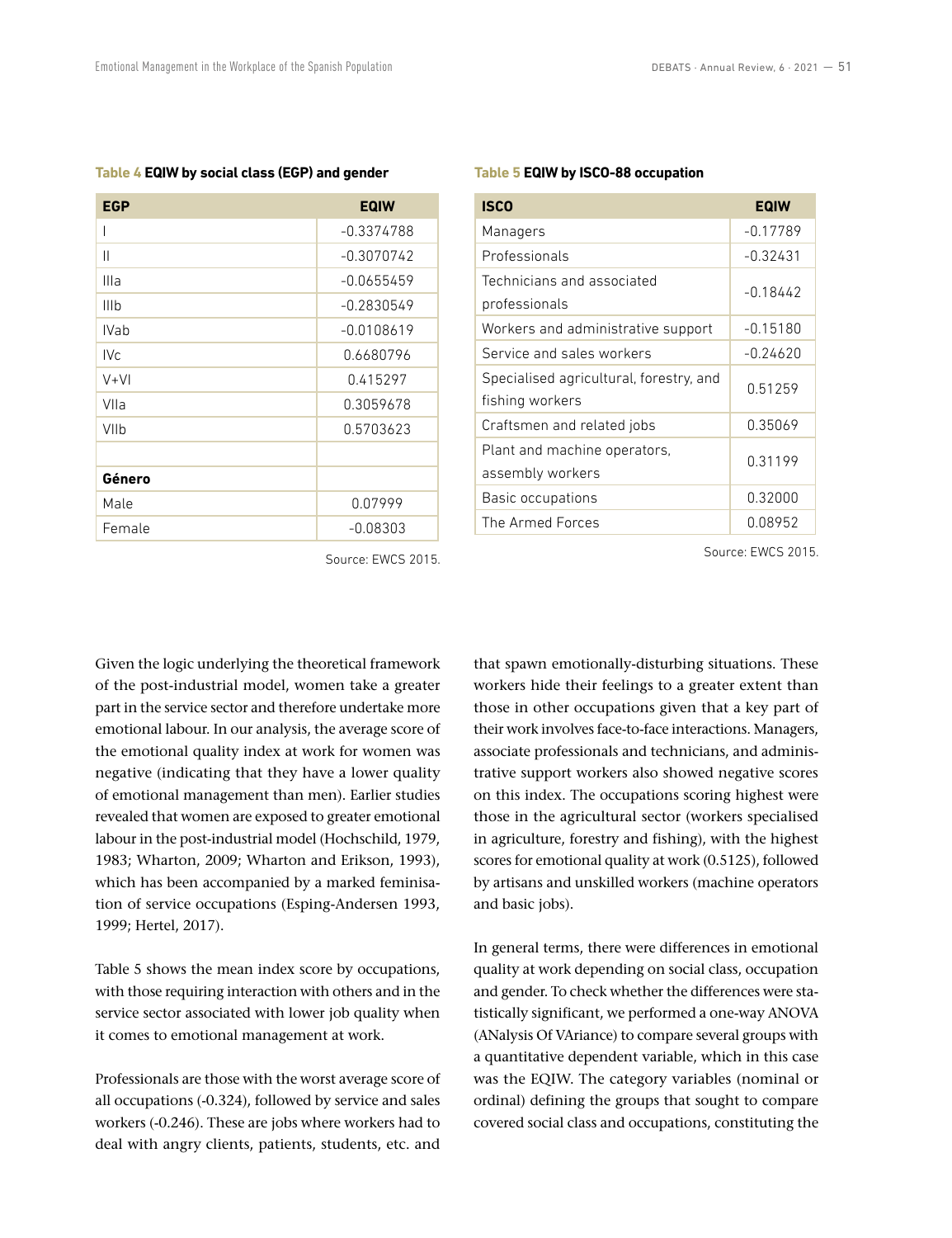independent or factor variables.**<sup>8</sup>** The hypothesis tested in the one-way ANOVA was that the population means (the means of the dependent variable, the EQIW, at each level of the independent variables) were equal. Assuming *k* independent populations, the contrast hypotheses were as follows:

 $H_0$ :  $\mu$ 1 =  $\mu$ 2 =... =  $\mu$ k The population means are equal

H1:  $\mu$ 1 ≠  $\mu$ 2 =... =  $\mu$ k At least two population means are different

The goal was to check whether the EQIW impact varies depending on social class and occupation (Alternative Hypothesis, H1) or on the contrary its impact is not affected by these factors (Null Hypothesis,  $H_0$ ).

In the ANOVA performed for each of the independent variables and the EQIW, the p-value was <0.00, so we must reject the null hypothesis of equality of means. The conclusion we drew from the hypotheses tests is that social class and occupation significantly affect the index score. In other words, the emotional quality of work is influenced by structural variables.

## CONCLUSIONS

Given: (a) the growing importance of service sector activities; (b) the paradigm shift towards post-Fordist organisational models based on interpersonal work; (c) rising emotional demands at work, one needs to focus attention on a new dimension of labour (namely, the

quality of emotional management at work). Surveys are beginning to address this need as they increasingly incorporate items on both emotional demands in jobs and the key aspects of emotional work. This paper makes two major contributions to this field of research. The first is the construction of an index measuring the quality of emotional management at work based on three parameters: (a) Interaction; (b) Visualisation of Emotions; (c) Workers' Effort spent on Emotion Management. The second is by establishing a link between emotional work and key structural factors such as social class, occupation and gender.

The main findings of our study are that: (1) the index constructed to measure emotional quality at work was both empirically valid and verified; (2) the link between emotional quality at work and structural variables was verified. Classes I, II and IIIb (workers who are more exposed to dealing with clients and interpersonal work) scored worse for emotional job quality than manual and agricultural workers. There were also differences by occupation, with professionals, and service and sales workers having the worst emotional quality at work, followed by managers, technicians and associated professionals and administrative support staff. Last but not least, we found differences by gender, with women suffering worse emotional quality at work than men — a finding mirroring that in earlier studies (Hochschild, 1979, 1983; Wharton and Erikson, 1993; Wharton, 2009). These results invite new research on the importance of emotional management for work quality. This is because differences stemming from structural variables may be a new facet of structural inequality when it comes to emotional quality at work in post-industrial societies.

## BIBLIOGRAPHIC REFERENCES

<sup>8</sup> We were unable to include gender in this analysis given that it was not present in over two response categories.

Albrow, M. (1994). "Accounting for organizational feeling". Universidad de Sevilla in L. Ray and M. Reed (ed.), *New Weberian perspectives on work, organization and society*. London: Routledge.

Alonso, L.E. and Fernández, C.J. (2013). Los discursos del management: Una perspectiva crítica. *Lan Harremanak*, *28*(I), 42-69.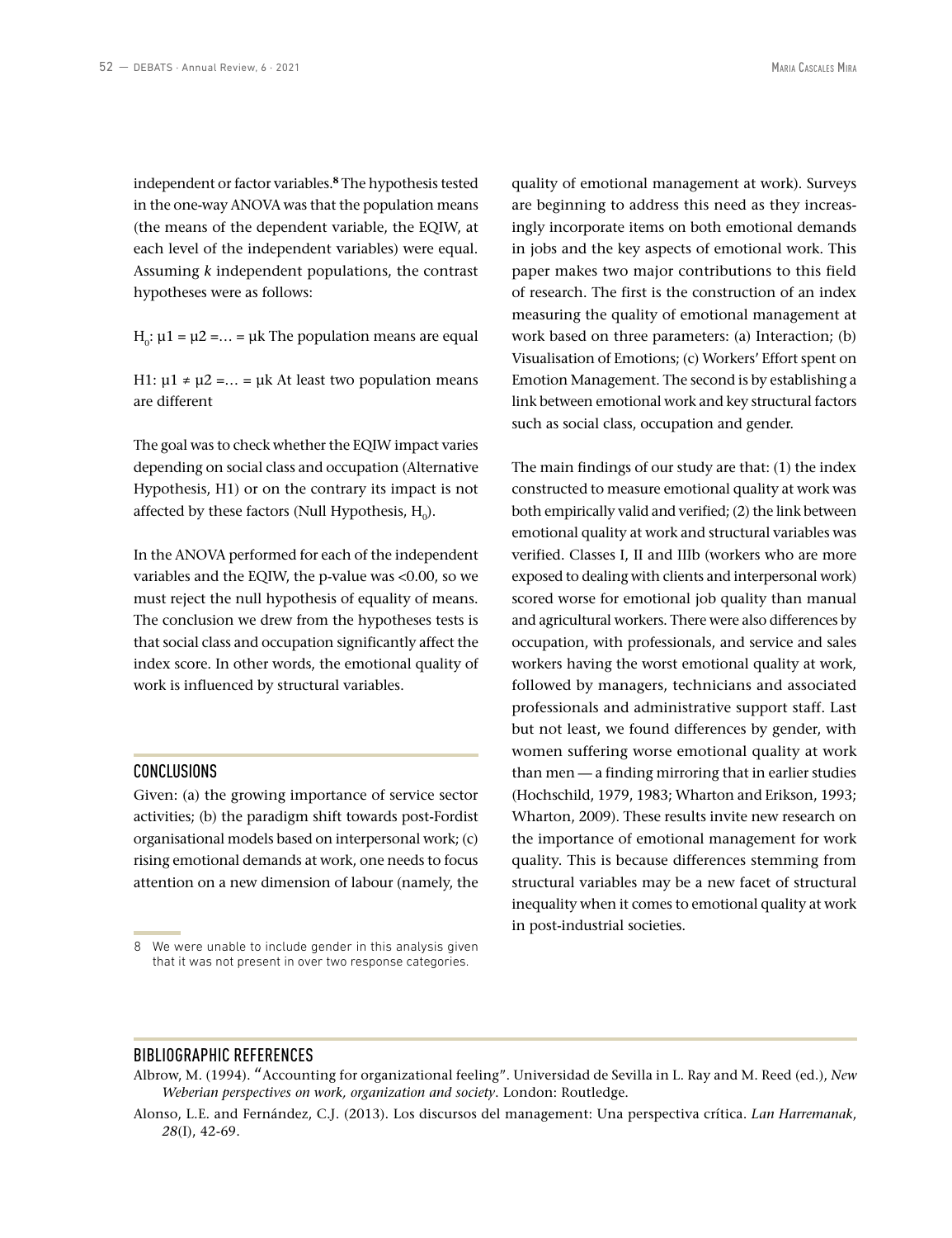- Ashforth, B. E. and Humphrey, R. H. (1993). Emotional labor in service roles: The influence of identity. *Academy of Management Review, 18*(l), 88-115.
- Bericat, E. (2000). La sociología de la emoción y la emoción en la sociología. *Papers, 62*,145-176.
- Bericat, E. (2001).Max Weber o el enigma emocional del origen del capitalismo. *Reis*, *1*(95)
- Bericat, E. (2016). The sociology of emotions: Four decades of progress. *Current Sociology, 64*(3), 491-513.
- Bericat, E. and Sánchez, E. (2015). Structural gender equality in Europe and its evolution over the first decade of the twenty first century. *Social Indicators Research, 127*(1).
- Boltanski, L. and Chiapello, E. (2002). El nuevo espíritu del capitalismo. Madrid: Ediciones Akal.
- Bolton, S (2000). Emotion here, emotion there, emotional organizations everywhere. *Critical Perspectives on Accounting*, *11*, 155-171.
- Bolton, S. (2006). Una tipología de la emoción en el lugar de trabajo. *Sociología del Trabajo, 57,* 3-30.
- Bolton, S. and Boyd, C. (2003). Trolley dolly or skilled emotion manager? Moving on from Hochschild's managed heart. *Work, Employment and Society, 17*(2), 289-308.
- Breen, R. (2005). Foundations of neo-Weberian class analysis. In E. O. Wright, *Approaches to Class Analysis* (p*.* 31- 50). New York: *Cambridge* University Press.
- Calderón, J. (2008). Trabajo, subjetividad y cambio social: rastreando el trabajo emocional de las teleoperadoras. *Cuadernos de Relaciones Laborales, 26*(2), 91-119
- Clay-Warner, J. and Robinson, D.T. (2008). *Social structure and emotion*. San Diego: Academic Press.
- D'Oliveira, M. (2018). Arlie Russell Hochschild: Un camino hacia el corazón de la sociología. Madrid: Centro de Investigaciones Sociológicas.
- Ekman, P. (1973). Cross-cultural studies of facial expression: A century of research in review. New York: Academic Press.
- Erikson, R., Goldthorpe J. and Portocarero, L. (1979). Intergenerational class mobility in three Western European societies: England, France and Sweden. *The British Journal of Sociology.Special Issue. Current Research on Social Stratification, 30*(4), 415-441.
- Erickson, R. J. and Ritter, C. (2001). Emotional labor, burnout, and inauthenticity: Does gender matter? *Social Psychology Quarterly, 64*(2),146-163.
- Esping-Andersen, G. (1993). *Changing classes: Social stratification in postindustrial Europe and North America*. London: Sage.
- Esping-Andersen, G. (1999). *The social foundations of postindustrial economies.* Oxford: Oxford University Press.
- Eurofound (2010). Fifth European Working Conditions survey. Luxemburg: Publications Office of the EU. https:// www.eurofound.europa.eu/surveys/european-working-conditions-surveys/fifth-european-working-conditionssurvey-2010
- Eurofound (2015). Sixth European Working Conditions Survey. Luxemburg: Publications Office of the EU.https:// www.eurofound.europa.eu/surveys/european-working-conditions-surveys/sixth-european-working-conditionssurvey-2015
- Gorroño, I. (2008). El abordaje de las emociones en las organizaciones: Luces y sombras. *Cuadernos de Relaciones Laborales, 26*(2).
- Grandey, A. (2000). Emotion regulation in the workplace: A new way to conceptualize emotional labor. *Journal of Occupational Health Psychology, 5*(1), 95-110.
- Grandey, A. (2003). When "the show must go on": Surface acting and deep acting as determinants of emotional exhaustion and peer-rated service delivery. *AMJ, 46*, 86-96.
- Grandey, A. (2015). Smiling for a wage: What emotional labor reaches us about emotion regulation. *Psychological Inquiry, 26*, 54-60.
- Hertel, F. R. (2017).*Social mobility in the 20th century:Class mobility and occupational change in The United States and Germany*. Wiesbaden: Springer.
- Hochschild, A. R. (1979). Emotion work, feeling rules, and social structure. *American Journal of Sociology, 55*(3), 551-575.
- Hochschild, A. R. (1983). *The managed heart: Commercialization of human feeling*. Berkeley: University of California Press.
- Hochschild, A. R. (2008). *La mercantilización de la vida íntima: Apuntes de la casa y el trabajo* (translation Lilia Mosconi). Barcelona: Katz Ediciones.